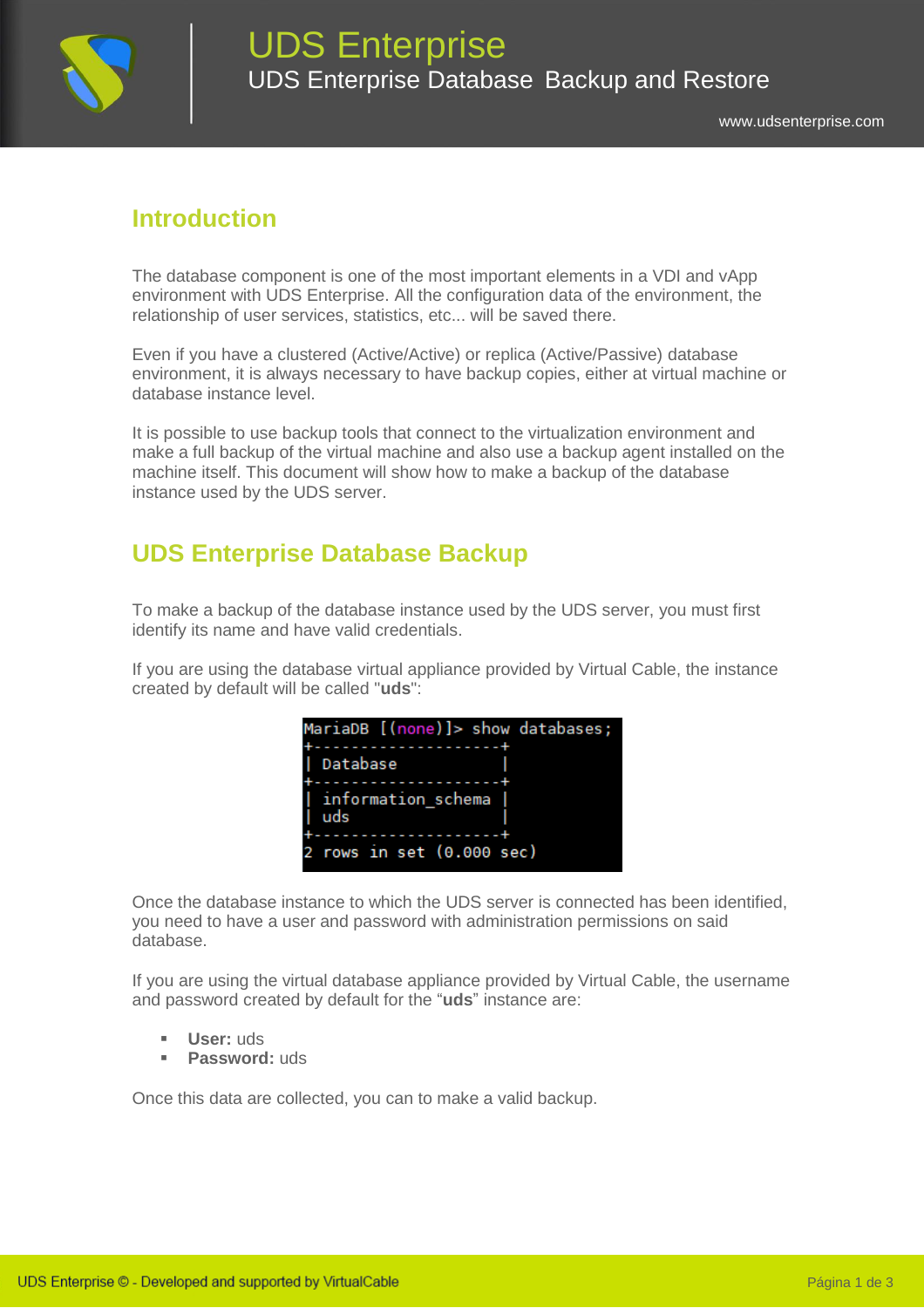

[www.udsenterprise.com](http://www.udsenterprise.com/)

Use the command "**mysqldump**" with the following parameters:



Backups can be scheduled to run automatically. The following example shows how to automate backup tasks using **cron**.

To perform a daily backup, for example at 3:30 in the morning, in **gzip** format and including the date of the day the backup is made, edit the file **/etc/crontab** and add the following line:

```
30 3 * * * root mysqldump –u uds –puds uds | gzip > 
/home/uds/$(date+%Y%m%d).sql.gz
```
It can also be very useful to use log rotation tools (for example logrotate) or configure database backups to be located on external storage. This way you will avoid running out of space on the database server.

## **UDS Enterprise Database Restore**

To perform a restore of the UDS server database, you need to have the backup file chosen for this purpose. Once it is located on the database server, you will need the data of the database instance on which to recover the backup (name of the instance, user and password).

Once this data have been collected, you are ready to perform a restore of the UDS Enterprise database.

To perform a database restore, execute the command:

```
mysql –u usuario –ppassword nombre_instancia < /ruta/nombre_backup.sql
```
root@dbserver:/tmp# mysql -u uds -puds uds < /tmp/udsbackup.sql root@dbserver:/tmp#